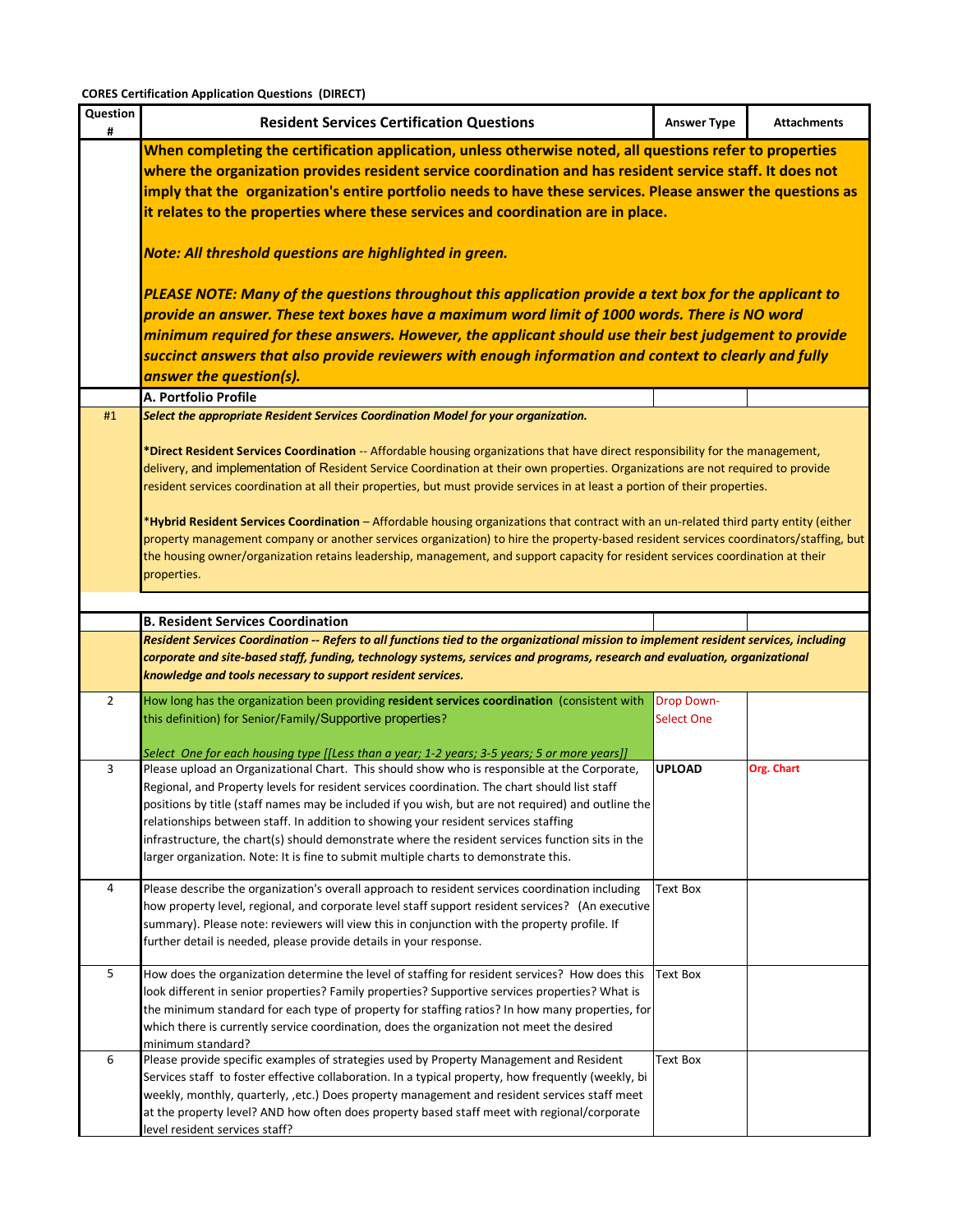| Question<br>$\pmb{\sharp}$ | <b>Resident Services Certification Questions</b>                                                                                                                                                                                                                                                                                                                                                                                       | <b>Answer Type</b>                     | <b>Attachments</b>       |
|----------------------------|----------------------------------------------------------------------------------------------------------------------------------------------------------------------------------------------------------------------------------------------------------------------------------------------------------------------------------------------------------------------------------------------------------------------------------------|----------------------------------------|--------------------------|
| $\overline{7}$             | Does the organization have a protocol or strategy for how to resolve conflicts that may arise<br>from differences in the goals of property management and resident services?                                                                                                                                                                                                                                                           | Drop Down-Y/N                          |                          |
|                            | If YES: Please describe the organization's protocol or strategy? This could include training,<br>communication and management protocols, team building, and other systems.                                                                                                                                                                                                                                                             | Text Box                               |                          |
| 8                          | If the organization has smaller properties in their portfolio (e.g. fewer than 30 units) where they Text Box<br>provide resident services, what strategies are utilized? If the strategies differ between Senior<br>and Family buildings please provide examples from each. For example, the organization may<br>do this with technology, part time staff, or some other form of shared resources.                                     |                                        |                          |
| 9                          | How does the organization continue to improve its capacity to innovate, identify and implement Text Box<br>best practices in its own resident services coordination work? (e.g. trainings, industry<br>memberships and peer exchanges, external evaluation etc.)                                                                                                                                                                       |                                        |                          |
| 10                         | How is information that is collected from tenants stored?<br>Check All that Apply for methods for storing tenant data.                                                                                                                                                                                                                                                                                                                 | <b>Drop Down-</b><br><b>Select All</b> |                          |
|                            | [[Hard Copy -- Filing Cabinet; Scanned Documents saved to a hard drive; Scanned Documents<br>saved to a hard drive and is backed up regularly, Scanned Documents saved to a local Server;<br>Scanned Documents store on a Cloud-based system; Direct entry of tenant data into a cloud<br>based system (i.e. from a computer or a mobile device), Property Management Software;<br>Program/Service Outcomes Tracking Software: OTHERII | Text Box (for<br>OTHER)                |                          |
| 11                         | Does the organization have privacy protocols for storing and accessing tenant information?                                                                                                                                                                                                                                                                                                                                             | Drop Down -<br>Y/N                     |                          |
|                            |                                                                                                                                                                                                                                                                                                                                                                                                                                        |                                        | <b>Privacy Protocols</b> |
|                            | If Yes: Please upload these protocols.                                                                                                                                                                                                                                                                                                                                                                                                 | <b>UPLOAD</b>                          |                          |
| 12                         | Is the organization's staff trained on the privacy protocols?                                                                                                                                                                                                                                                                                                                                                                          | Drop Down -<br>Y/N                     |                          |
|                            | Resident Services Coordinators (RSC) -- The staff person at a property responsible for implementing programs/services with partners                                                                                                                                                                                                                                                                                                    |                                        |                          |
| 13                         | When the organization provides resident services coordination and on-site resident services<br>staff at a property, describe how the organization views the role of resident service coordinator.<br>What are their typical roles and responsibilities?<br>Please upload a job description/scope of work which outlines this.                                                                                                          | <b>UPLOAD</b>                          | Job Description          |
| 14                         | When hiring new resident services staff, does the organization seek candidates with a minimum Drop Down-Y/N                                                                                                                                                                                                                                                                                                                            |                                        |                          |
|                            | level of education, training, or experience?<br>If YES: What education, certifications, or experience does the organization seek when hiring<br>new Resident Services coordinators? Please be specific. Are there different requirements or<br>preferences when hiring staff for different types of properties (i.e. family/ senior/ supportive)?<br>If so, please explain these different requirements.                               | Text Box                               |                          |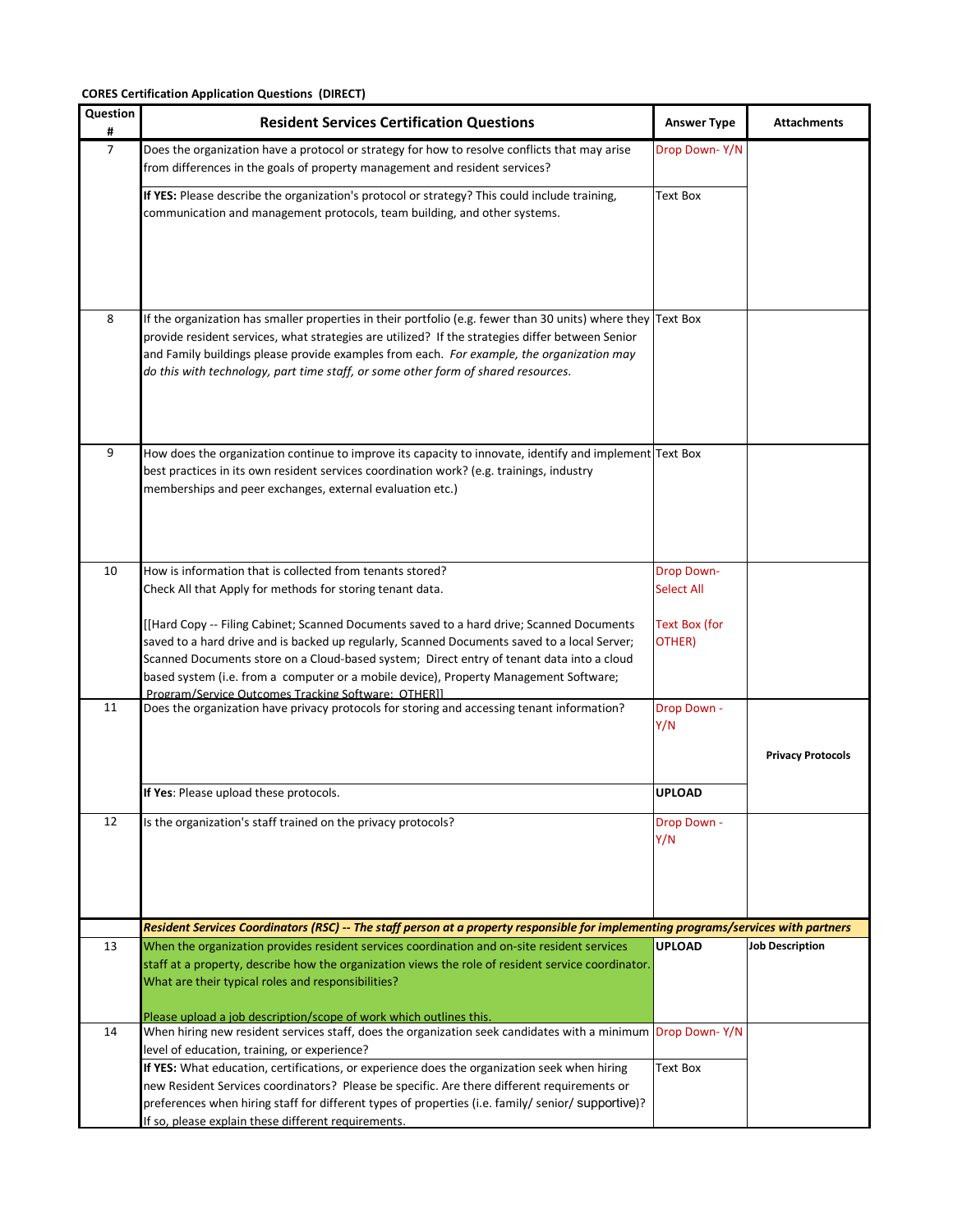| Question<br># | <b>Resident Services Certification Questions</b>                                                                                        | <b>Answer Type</b> | Attachments           |
|---------------|-----------------------------------------------------------------------------------------------------------------------------------------|--------------------|-----------------------|
| 15            | What kind of training does the organization provide (either directly or through partners) for its                                       | Text Box           |                       |
|               | resident services staff at the corporate/regional and property levels once they are hired?                                              |                    |                       |
|               | Please be specific. Are there differences for staff working with different types of properties                                          |                    |                       |
|               | (senior/Family/Supportive)?                                                                                                             |                    |                       |
| 16            | What metrics does the organization use to measure success of the resident service coordinator                                           | Text Box           |                       |
|               | on their roles and responsibilities? How are these metrics shared with the Resident Services                                            |                    |                       |
|               | Coordinator? Are the metrics used in the annual performance review process?                                                             |                    |                       |
|               |                                                                                                                                         |                    |                       |
|               |                                                                                                                                         |                    |                       |
|               | <b>Resident Services Systems</b>                                                                                                        |                    |                       |
| 17            | Are there technologies, resources, systems, and or tools that are used for resident services                                            | Drop Down-Y/N      |                       |
|               | coordination consistently across the portfolio and organization? (e.g. technology platforms,                                            |                    |                       |
|               | robust peer support network across the portfolio, resource guides etc.)                                                                 |                    |                       |
|               |                                                                                                                                         |                    |                       |
|               | Please note that data collection tools will be address later in the application.                                                        |                    |                       |
|               | If YES: Please briefly describe the technologies, resources, systems, and or tools that have been                                       | Text Box           |                       |
|               | scaled to use across multiple properties (more than three properties) in your portfolio. How are                                        |                    |                       |
|               | they used? Who has access to and uses these resources and tools?                                                                        |                    |                       |
| 18            | How does the organization ensure residents continue to be served when there is an unexpected                                            | Text Box           |                       |
|               | departure of a resident services coordinator (e.g. new job, unexpected medical leave, or job                                            |                    |                       |
|               | abandonment)? Are there systems and protocols in place that assist in this situation?                                                   |                    |                       |
| 19            | Does the organization have a framework of goals with strategies for resident outcomes, a                                                | Drop Down-Y/N      |                       |
|               | theory of change, or a logic model that guides how resident services coordination is                                                    |                    |                       |
|               | implemented across the portfolio?                                                                                                       |                    |                       |
|               | If Yes: Please upload the framework of goals/theory of change/logic model for Resident                                                  | <b>UPLOAD</b>      | Goals/ Theory of      |
|               | Services Coordination at the organization.                                                                                              |                    | Change                |
|               | If NO: If the organization does not have a framework of goals, a theory of change, or a logic                                           | Text Box           |                       |
|               | model, then how does the organization decide what the organizational level goals and<br>outcomes are?                                   |                    |                       |
|               |                                                                                                                                         |                    |                       |
|               |                                                                                                                                         |                    |                       |
|               | C. Utilizing Information about Residents & the Community                                                                                |                    |                       |
|               | <b>Larger Community/Neighborhood Assessment</b>                                                                                         |                    |                       |
| 20            | Does the organization use information/data from the surrounding community to help inform a                                              | Drop Down -        |                       |
|               | community scan and/or resident opportunities & priorities assessment? (i.e. census data,                                                | Y/N                |                       |
|               | data from local schools, EMS data, Medicaid/Medicare data, public health data, Enterprise's                                             |                    |                       |
|               | Opportunity 360 report)<br>If Yes: Please give at least two examples of localized data used (i.e. census data, data from local Text Box |                    |                       |
|               | schools, EMS data, Medicaid/Medicare data, public health data, Enterprise's Opportunity 360                                             |                    |                       |
|               | report)                                                                                                                                 |                    |                       |
|               | If Yes: How often does the organization access or collect this community level information?                                             | Text Box           |                       |
|               |                                                                                                                                         |                    |                       |
| 21            | Does the organization utilize or complete a recent community scan (This includes (1) local data                                         | Drop Down -        |                       |
|               | to give insights about the srrounding neighborhood/community, (2) a review (identification of)                                          | Y/N                |                       |
|               | and (3) assessment (analysis of the quality) of existing local amenities, services, community                                           |                    |                       |
|               | assets, potential partners and other resources in the larger community) prior to delivery of                                            |                    |                       |
|               | services and programs?<br>If Yes: Please upload an example of a completed report or summary of a community scan.                        | <b>UPLOAD</b>      | <b>Community Scan</b> |
|               |                                                                                                                                         |                    |                       |
|               | If you serve family and seniors properties please choose one example to upload. If you have                                             |                    |                       |
|               | only provided services in a supportive housing property then please upload an example from                                              |                    |                       |
|               | that.                                                                                                                                   |                    |                       |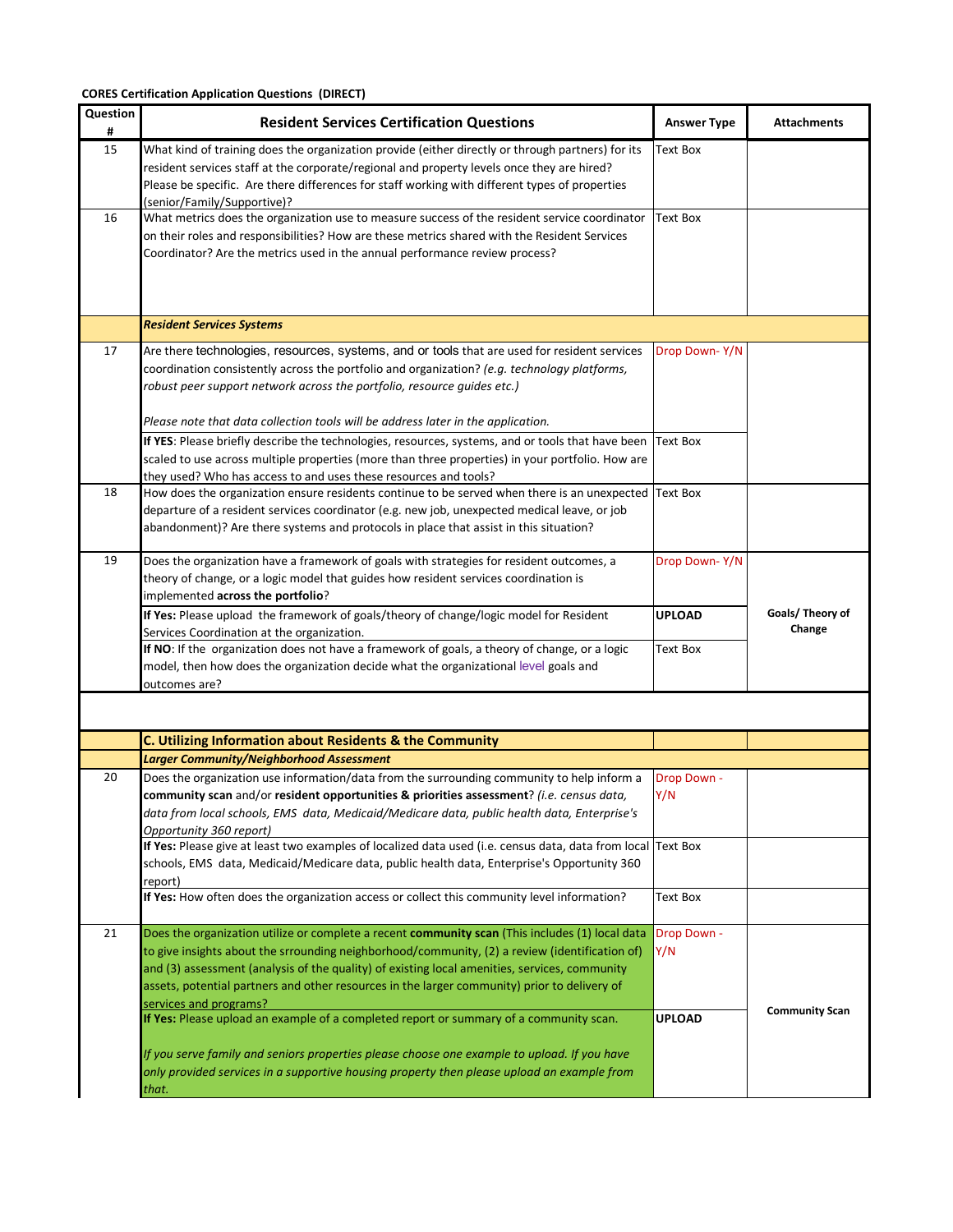| Question<br># | <b>Resident Services Certification Questions</b>                                                                                                                                                                                                                                                                                                                                                                                                                                                                                                                                                                                                                                                                                                                                                                                                                                                                                                                                                                                                           | <b>Answer Type</b>             | <b>Attachments</b>                                                 |
|---------------|------------------------------------------------------------------------------------------------------------------------------------------------------------------------------------------------------------------------------------------------------------------------------------------------------------------------------------------------------------------------------------------------------------------------------------------------------------------------------------------------------------------------------------------------------------------------------------------------------------------------------------------------------------------------------------------------------------------------------------------------------------------------------------------------------------------------------------------------------------------------------------------------------------------------------------------------------------------------------------------------------------------------------------------------------------|--------------------------------|--------------------------------------------------------------------|
|               | If No: If the organization does not complete or utilize a community scan, why not? How does<br>the organization retain knowledge of and assess existing resources in the community?<br>Does the organization include community level data to inform a property services plan? If so,<br>what data is used?                                                                                                                                                                                                                                                                                                                                                                                                                                                                                                                                                                                                                                                                                                                                                 | <b>Text Box</b>                |                                                                    |
| 22            | Typically, does the organization utilize a community scan that is updated at least once every six<br>vears?                                                                                                                                                                                                                                                                                                                                                                                                                                                                                                                                                                                                                                                                                                                                                                                                                                                                                                                                                | Drop Down -<br>Y/N             |                                                                    |
|               | <b>Resident Data</b>                                                                                                                                                                                                                                                                                                                                                                                                                                                                                                                                                                                                                                                                                                                                                                                                                                                                                                                                                                                                                                       |                                |                                                                    |
| 23            | Does the organization conduct a resident opportunities & priorities assessment and produce<br>an analysis/report at the property level prior to initial delivery of services and programs or<br>shortly after lease up?<br>This assessment should include (1) analysis of the aggregated demographics/data available<br>for the residents of the property, (2) direct feedback (for example in the form of interview,<br>surveys, focus groups etc.) from the residents, (3) explanation of how the information in the<br>assessment was obtained, and (4) an analysis showing what was learned. This assessment<br>should be updated at least once every three years.<br>If No: If the organization does not complete a resident opportunities and priorities assessment,<br>why not? Does the organization include aggregated information/data about the residents of a<br>property to inform a property services plan? If so, what data is included?<br>If Yes: Please upload a specific property level example of a completed Resident Opportunities & | Drop Down-Y/N<br><b>UPLOAD</b> | <b>Resident Opportunities</b><br>& Priorities Assessment<br>Report |
|               | Priorities Assessment Report.<br><b>Note:</b> This Resident Opportunities & Priorities Assessment should be for the same property<br>for which you provided community scan and any other property-specific attachments. If you<br>serve family and seniors properties please choose one example to upload. If you have only<br>provided services in a supportive housing property then please upload an example from that.<br>If YES: Typically, does the organization collect information on Resident Opportunities and<br>Priorities Assessments at a property at least once every three years?                                                                                                                                                                                                                                                                                                                                                                                                                                                          | Drop Down-Y/N                  |                                                                    |
| 24            | DATA Question -- See "Data Question Tab"                                                                                                                                                                                                                                                                                                                                                                                                                                                                                                                                                                                                                                                                                                                                                                                                                                                                                                                                                                                                                   | <b>UPLOAD</b>                  | <b>Data Question Upload</b>                                        |
|               |                                                                                                                                                                                                                                                                                                                                                                                                                                                                                                                                                                                                                                                                                                                                                                                                                                                                                                                                                                                                                                                            |                                |                                                                    |
|               | D. Resident Services Program Plan                                                                                                                                                                                                                                                                                                                                                                                                                                                                                                                                                                                                                                                                                                                                                                                                                                                                                                                                                                                                                          |                                |                                                                    |
|               | <b>Program Implementation</b>                                                                                                                                                                                                                                                                                                                                                                                                                                                                                                                                                                                                                                                                                                                                                                                                                                                                                                                                                                                                                              |                                |                                                                    |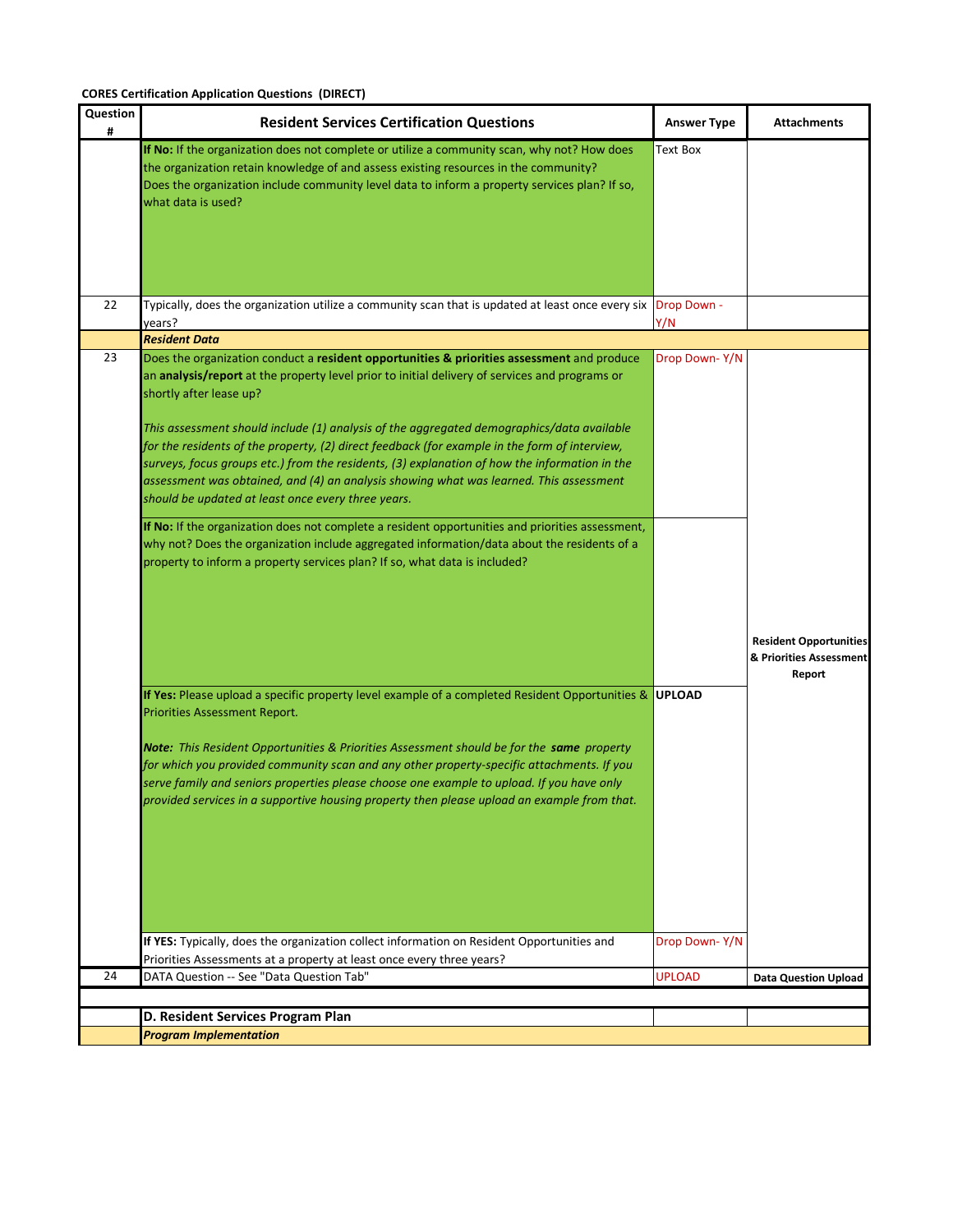| Question<br># | <b>Resident Services Certification Questions</b>                                                                                                                                                                                                                                                                                                                                                                                                                                                                                                                                                                                                                                                                                                                                                                                                                                                                                                                                                                                                                                                                                                                                                                                               | <b>Answer Type</b>                               | <b>Attachments</b>            |
|---------------|------------------------------------------------------------------------------------------------------------------------------------------------------------------------------------------------------------------------------------------------------------------------------------------------------------------------------------------------------------------------------------------------------------------------------------------------------------------------------------------------------------------------------------------------------------------------------------------------------------------------------------------------------------------------------------------------------------------------------------------------------------------------------------------------------------------------------------------------------------------------------------------------------------------------------------------------------------------------------------------------------------------------------------------------------------------------------------------------------------------------------------------------------------------------------------------------------------------------------------------------|--------------------------------------------------|-------------------------------|
| 25            | Provide a property services plan from one property that has already been implemented.<br>Property Services Plans should be updated at least once every three years and should include<br>(1) the desired goals, (2) a description of the resident services program, (3) strategies to<br>address language, cultural or other potential challenges when engaging residents (4) who<br>provides the services (for example: organizational staff, third party resident service provider,<br>partner organizations, online/virtual resources, etc.), (5) staffing model and partnership<br>description (if applicable), and (6) budget. The plan should show how the information from the<br>community scan and resident opportunities and needs assessment were used/analyzed to<br>create the plan. A budget can be included as an attachement within this upload.<br>Note: This Property Services Plan should be for the same property for which you provided<br>community scan and Resident Opportunities and Priorities Assessment Report. If you serve<br>family and seniors properties please choose one example to upload. If you have only provided<br>services in a supportive housing property then please upload an example from that. | <b>UPLOAD</b>                                    | <b>Property Services Plan</b> |
| 26            | Typically, does the organization update or assess property services plans at least once every<br>three years? How are surveys/data used in this re-assessment?                                                                                                                                                                                                                                                                                                                                                                                                                                                                                                                                                                                                                                                                                                                                                                                                                                                                                                                                                                                                                                                                                 | Text Box                                         |                               |
| 27            | Does the organization provide referrals as part of your service coordination?                                                                                                                                                                                                                                                                                                                                                                                                                                                                                                                                                                                                                                                                                                                                                                                                                                                                                                                                                                                                                                                                                                                                                                  | Drop Down-Y/N                                    |                               |
|               | If YES: How are these referrals tracked?                                                                                                                                                                                                                                                                                                                                                                                                                                                                                                                                                                                                                                                                                                                                                                                                                                                                                                                                                                                                                                                                                                                                                                                                       | Text Box                                         |                               |
| 28            | Does the organization provide training or technical assistance to resident service coordinators<br>on how to ensure quality, integrity, and consistency in providing and tracking referrals?                                                                                                                                                                                                                                                                                                                                                                                                                                                                                                                                                                                                                                                                                                                                                                                                                                                                                                                                                                                                                                                   | Drop Down-Y/N                                    |                               |
|               | If YES: please describe what kind of guidance and/or oversight is given to ensure quality,<br>integrity, and consistency in providing and tracking referrals.                                                                                                                                                                                                                                                                                                                                                                                                                                                                                                                                                                                                                                                                                                                                                                                                                                                                                                                                                                                                                                                                                  | Text Box                                         |                               |
| 29            | Please indicate across your portfolio which categories of services are provided. These services<br>may be provided by the organization's staff or by a partner providing a specific program (such<br>as a health clinic providing blood pressure screenings). Select all that apply.                                                                                                                                                                                                                                                                                                                                                                                                                                                                                                                                                                                                                                                                                                                                                                                                                                                                                                                                                           | Drop Down/<br><b>Select All</b><br>Text Box (for |                               |
|               | [[Housing Stability Support; Health and Wellness; Nutrition/Healthy Food Access;<br>Mental/Behavioral Health; Asset Building; Financial Management and Budgeting; Workforce<br>Development; Adult Education Support; Youth Education Support; Youth Programming; Social<br>Cohesion/Reduction of Isolation; Community Engagement; Referrals; Other (please specify)]]                                                                                                                                                                                                                                                                                                                                                                                                                                                                                                                                                                                                                                                                                                                                                                                                                                                                          | other)                                           |                               |
|               | If the organization only provides services in one category, please provide a description of how<br>extensive these services are.                                                                                                                                                                                                                                                                                                                                                                                                                                                                                                                                                                                                                                                                                                                                                                                                                                                                                                                                                                                                                                                                                                               | Text Box                                         |                               |
| 30            | Please provide a brief description of programs/services that have been scaled and are offered in Text Box<br>more than one of your properties in any one category. (i.e. a tutoring program or healthy living<br>initiative that your run at multiple sites)<br>This should be no more than a 3-4 sentence description for each program.                                                                                                                                                                                                                                                                                                                                                                                                                                                                                                                                                                                                                                                                                                                                                                                                                                                                                                       |                                                  |                               |
|               | <b>Partnerships</b>                                                                                                                                                                                                                                                                                                                                                                                                                                                                                                                                                                                                                                                                                                                                                                                                                                                                                                                                                                                                                                                                                                                                                                                                                            |                                                  |                               |
| 31            | Does the organization work with outside service providers? (This refers to a partner that<br>comes to a property to provide a program/service (such as a YMCA providing a series of health<br>workshops), not a third party resident services coordination partner who is responsible for the<br>delivery of all resident services coordination at a property).                                                                                                                                                                                                                                                                                                                                                                                                                                                                                                                                                                                                                                                                                                                                                                                                                                                                                | Drop Down-Y/N                                    |                               |
|               | If NO: Please explain why the organization does not work with outside service providers.                                                                                                                                                                                                                                                                                                                                                                                                                                                                                                                                                                                                                                                                                                                                                                                                                                                                                                                                                                                                                                                                                                                                                       | Text Box                                         |                               |
| 32            | If YES to 31: Are there formalized agreements (MOUs or contracts) either at the portfolio or<br>property level between your organization and external organizations?                                                                                                                                                                                                                                                                                                                                                                                                                                                                                                                                                                                                                                                                                                                                                                                                                                                                                                                                                                                                                                                                           | Drop Down-Y/N                                    |                               |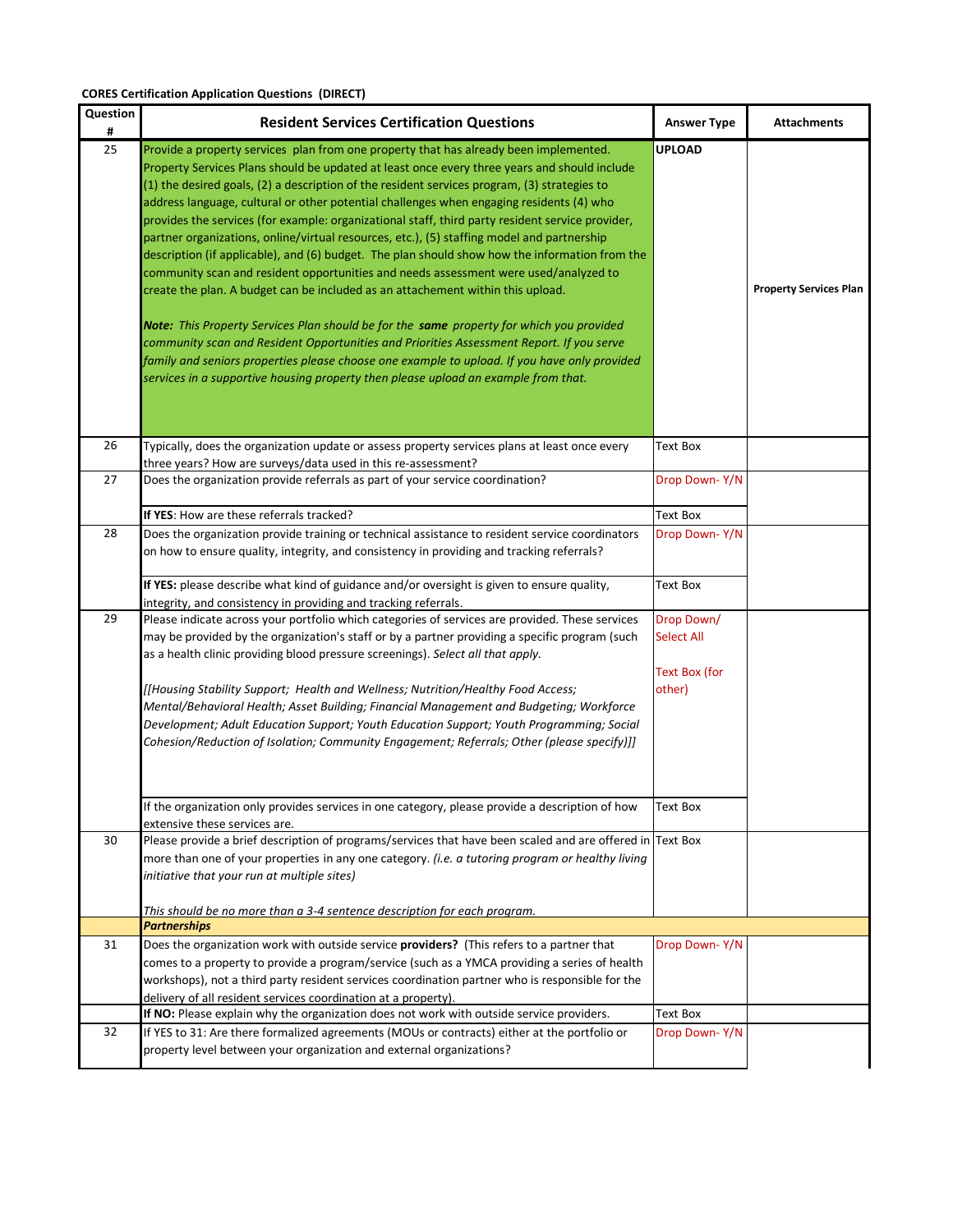| Question<br># | <b>Resident Services Certification Questions</b>                                                                                                                                                                                                                                                                                                                                                                                     | <b>Answer Type</b>              | <b>Attachments</b> |
|---------------|--------------------------------------------------------------------------------------------------------------------------------------------------------------------------------------------------------------------------------------------------------------------------------------------------------------------------------------------------------------------------------------------------------------------------------------|---------------------------------|--------------------|
| 33            | If YES to #32: In the formalized agreements, please indicate if the agreements include the<br>following. Select all that Apply.                                                                                                                                                                                                                                                                                                      | Drop Down/<br><b>Select All</b> |                    |
|               | [[(1)Roles + Responsibilities; (2)Participation Targets/Expectations; (3)Goals;<br>(4) Outcome/impact goals; (5) Addresses insurance + liability; (6) Data Sharing (if applicable).]]                                                                                                                                                                                                                                                |                                 | MOU                |
|               | Please upload an example of an executed MOU between your organization and an external<br>organization which outlines a partnership to deliver services to one or more of your properties.                                                                                                                                                                                                                                            | <b>UPLOAD</b>                   |                    |
|               | Note: You may redact identifying information if necessary.                                                                                                                                                                                                                                                                                                                                                                           |                                 |                    |
| 34            | What is the organization's process for assessing a potential partner, their approach towards<br>service provision and their quality of services? (For example, looking for partners who, when<br>possible, use evidence based services) What is the involvement of property level service<br>coordination and what is the involvement of regional or corporate management in vetting<br>potential partners?                          | <b>Text Box</b>                 |                    |
| 35            | <b>Resident Engagement/Participation</b><br>What approaches does the organization utilize to build trust with residents or facilitate stronger Text Box                                                                                                                                                                                                                                                                              |                                 |                    |
|               | cohesion between residents?                                                                                                                                                                                                                                                                                                                                                                                                          |                                 |                    |
| 36            | Typically, what approaches and strategies does the organization use to recruit residents to<br>participate in programs/services?                                                                                                                                                                                                                                                                                                     | Drop Down/<br><b>Select All</b> |                    |
|               | (Flyers, calendars, social media, personal outreach, collaboration between PM/RS and other                                                                                                                                                                                                                                                                                                                                           | Text Box (for                   |                    |
|               | property staff to reach new residents, recruit for new programs from participants in existing<br>programs, resident leaders, other (please specify))                                                                                                                                                                                                                                                                                 | other)                          |                    |
|               | What approaches are the most successful?                                                                                                                                                                                                                                                                                                                                                                                             | Text Box                        |                    |
| 37            | In situations where there is low participation in a resident service program/activity, how does<br>the organization analyze why there is low participation and respond? Give a specific example of<br>a strategy used at a property to address low participation. Provide context on the type of<br>property (for example: large family property in very low income community or senior LIHTC<br>property in high resource area).    | Text Box                        |                    |
| 38            | Does the organization collect any information from residents to shape/adjust program design or Drop Down-Y/N<br>to assess the impacts of services/programs?                                                                                                                                                                                                                                                                          |                                 |                    |
|               | If YES: How is it collected? Select all that Apply.                                                                                                                                                                                                                                                                                                                                                                                  | Drop Down/<br>Select All        |                    |
|               | [[Survey; Focus Group; Meetings with Residents; Walk in Office Hours, Information from<br>Partner Orgs; Other (please specify)]]                                                                                                                                                                                                                                                                                                     | <b>Text Box (for</b><br>Other)  |                    |
|               |                                                                                                                                                                                                                                                                                                                                                                                                                                      |                                 |                    |
|               | E. Funding & Sustainability of Resident Services                                                                                                                                                                                                                                                                                                                                                                                     |                                 |                    |
|               | Historically how does the organization typically fund Resident Services Coordination<br>at the corporate/regional level?                                                                                                                                                                                                                                                                                                             | Drop Down/<br><b>Select All</b> |                    |
|               | [[Property Operations; Residual Receipts; Reserve set up through development of the<br>property to be used for RS; Federal Gov't Funds; State Gov't Funds; Local Gov't Funds;<br>Non-Gov't Grants; Donations; Org. Contribution from Retained Earnings; Senior<br>Housing-202 Grant; Senior Housing- 202 Adjustment in budget based rent; In Kind<br>Donations; Volunteer Time; Partnerships (partner funded services) Other -Please |                                 |                    |
|               | Specify.]]                                                                                                                                                                                                                                                                                                                                                                                                                           |                                 |                    |
|               | What are the two largest sources of funding for Resident Services Coordination at the Text Box<br>corporate/regional level?                                                                                                                                                                                                                                                                                                          |                                 |                    |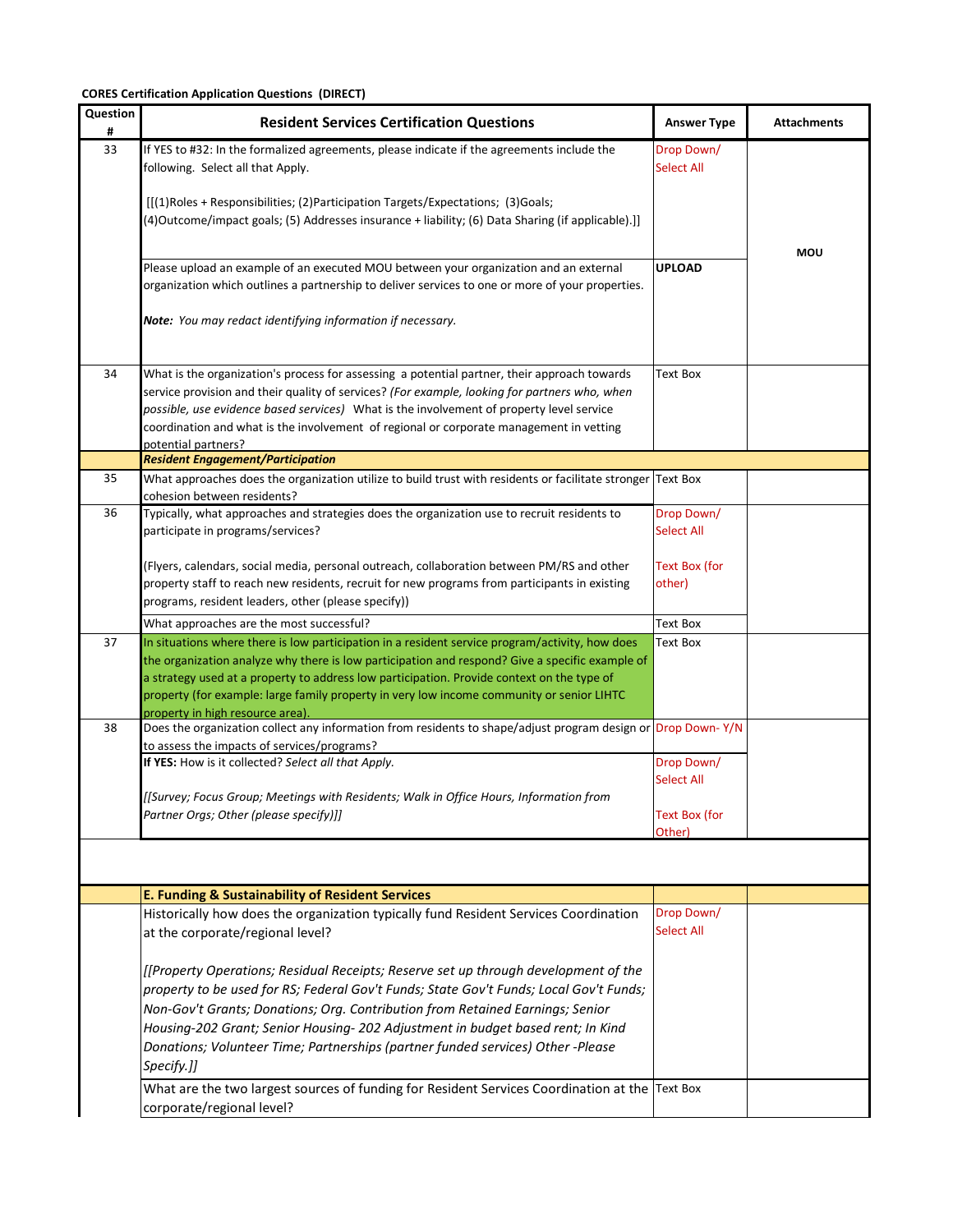| Question<br># | <b>Resident Services Certification Questions</b>                                                                                                                                                                                                                                                                                                                                                                                                                                                                                                                | <b>Answer Type</b>              | <b>Attachments</b>                                                            |
|---------------|-----------------------------------------------------------------------------------------------------------------------------------------------------------------------------------------------------------------------------------------------------------------------------------------------------------------------------------------------------------------------------------------------------------------------------------------------------------------------------------------------------------------------------------------------------------------|---------------------------------|-------------------------------------------------------------------------------|
|               | Historically how does the organization typically fund the Resident Services Coordinator at the<br>property level?                                                                                                                                                                                                                                                                                                                                                                                                                                               | Drop Down/<br><b>Select All</b> |                                                                               |
| 39            | [[Property Operations; Residual Receipts; Reserve set up through development of the property<br>to be used for RS; Federal Gov't Funds; State Gov't Funds; Local Gov't Funds; Non-Gov't Grants;<br>Donations; Org. Contribution from Retained Earnings; Senior Housing-202 Grant; Senior<br>Housing- 202 Adjustment in budget based rent; In Kind Donations; Volunteer Time;<br>Partnerships (partner funded services) Other -Please Specify.]]                                                                                                                 |                                 |                                                                               |
|               | What are the two largest sources of funding for the Resident Services Coordinator at the<br>property level?                                                                                                                                                                                                                                                                                                                                                                                                                                                     | Text Box                        |                                                                               |
|               | Historically how does the organization typically fund Resident Services (the actual program and<br>services provided for residents) at the property level?                                                                                                                                                                                                                                                                                                                                                                                                      | Drop Down/<br><b>Select All</b> |                                                                               |
|               | [[Property Operations; Residual Receipts; Reserve set up through development of the property<br>to be used for RS; Federal Gov't Funds; State Gov't Funds; Local Gov't Funds; Non-Gov't Grants;<br>Donations; Org. Contribution from Retained Earnings; Senior Housing-202 Grant; Senior<br>Housing- 202 Adjustment in budget based rent; In Kind Donations; Volunteer Time;<br>Partnerships (partner funded services) Other -Please Specify.]]                                                                                                                 |                                 |                                                                               |
|               | What are the two largest sources of funding for Resident Services at the property level?                                                                                                                                                                                                                                                                                                                                                                                                                                                                        | Text Box                        |                                                                               |
| 40            | Historically, if the organization has committed to providing resident services coordination in a<br>specific property, does the organization commit to having several years of funding available to<br>pay for resident services coordination in that property? How has the organization mitigated the<br>potential risk of losing significant sources of funding for resident service coordination?                                                                                                                                                            | <b>Text Box</b>                 |                                                                               |
| 41            | Typically, if the organization does not have enough resources to cover the resident services plan Text Box<br>how does the organization proceed? Please provide an example of how this was addressed at a<br>property.                                                                                                                                                                                                                                                                                                                                          |                                 |                                                                               |
| 42            | In addition to any fundraising that happens at the property level, does the organization have<br>dedicated resources/staffing to seek additional resource development or capacity-building for<br>Resident Services at the organization/corporate level?                                                                                                                                                                                                                                                                                                        | Drop Down-Y/N                   |                                                                               |
|               | If NO: How does the organization raise the additional funds, resources, or capacity needed?                                                                                                                                                                                                                                                                                                                                                                                                                                                                     | Text Box                        |                                                                               |
|               | If YES: Please describe the roles and responsibilities of those staff.                                                                                                                                                                                                                                                                                                                                                                                                                                                                                          | <b>Text Box</b>                 |                                                                               |
|               | F. Evaluation of Resident Services Efforts                                                                                                                                                                                                                                                                                                                                                                                                                                                                                                                      |                                 |                                                                               |
| 43            | At the property level, does the organization track and analyze indicators related to its resident<br>services efforts?                                                                                                                                                                                                                                                                                                                                                                                                                                          | Drop Down-Y/N                   |                                                                               |
|               | If YES: Please upload a Resident Indicators and Analysis Report from a property which<br>demonstrates this analysis. This report should provide the organization with the information<br>necessary for analysis on the value and/or impact of the services on residents and to determine<br>if the services should continue or if they need to be altered in order to attain the desired goals.<br>Note: The report should be for the same property as the uploaded community scan, resident<br>opportunities & priorities assessment report, and program plan. | <b>UPLOAD</b>                   | <b>Resident Indicators and</b><br><b>Analysis Report (Single</b><br>Property) |
| 44            | How frequently is the Resident Indicators and Analysis Report produced and reviewed?<br>Select one.<br>[Quarterly, Semi-annually, Annually, Every two years, Less frequently then every two years]                                                                                                                                                                                                                                                                                                                                                              | Drop Down -<br>Select One       |                                                                               |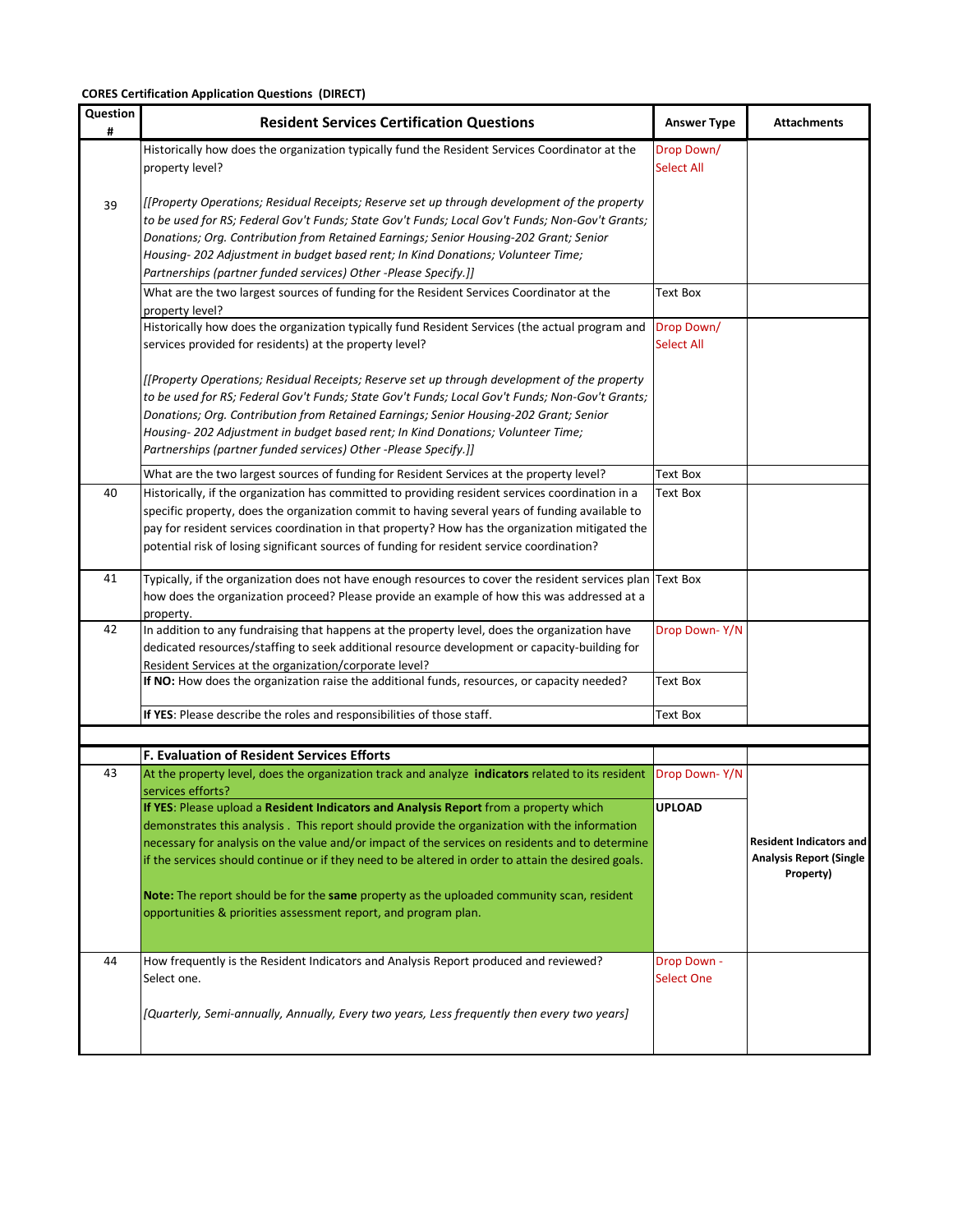| Question<br># | <b>Resident Services Certification Questions</b>                                                                      | <b>Answer Type</b> | <b>Attachments</b>            |
|---------------|-----------------------------------------------------------------------------------------------------------------------|--------------------|-------------------------------|
| 45            | What tools does the organization use to collect and track resident                                                    | Drop Down/         |                               |
|               | indicators/outcomes/impact? Select all that Apply.                                                                    | <b>Select All</b>  |                               |
|               | [[ETO/Social Solutions; Family Metrics; AASCOnline; Salesforce; Service Point; Integrate;                             | Text Box (for      |                               |
|               | Success Measures; Proctor Software; Excel; Property Management Software; Other (Please<br>Specify)]]                  | other)             |                               |
| 46            | Are residents involved and engaged in assessing the success of the services?                                          | Drop Down-Y/N      |                               |
|               | If YES: Please describe how residents are involved (this may include resident survey                                  | Text Box           |                               |
|               | information about the experience using the program/service, focus groups, and/or analysis of                          |                    |                               |
|               | low participation rates) and include one specific property level example in your description.                         |                    |                               |
| 47            | Please upload an analysis/report which demonstrates the value/impact of the organization's                            | <b>UPLOAD</b>      | <b>Impact Analysis/Report</b> |
|               | services across multiple properties.                                                                                  |                    | (multiple properties)         |
|               | This could be demonstrated by featuring the value/impact of a specific service (i.e. a report for                     |                    |                               |
|               | a tutoring program or financial coaching program offered at multiple sites) or an impact                              |                    |                               |
|               | report on broader resident services efforts across multiple properties.                                               |                    |                               |
|               |                                                                                                                       |                    |                               |
| 48            | To the best of my knowledge, I certify that I have answered all the questions in this application                     | Drop Down Y/N      |                               |
|               | accurately and this application is consistent with the answers provided in the Pre-Screening<br>previously submitted. |                    |                               |
| 49            | Executive or principal sign-off                                                                                       | <b>UPLOAD</b>      |                               |
| 50            | SAHF is able to share all data and uploaded information from certification application with                           | Drop Down Y/N      |                               |
|               | Fannie Mae.                                                                                                           |                    |                               |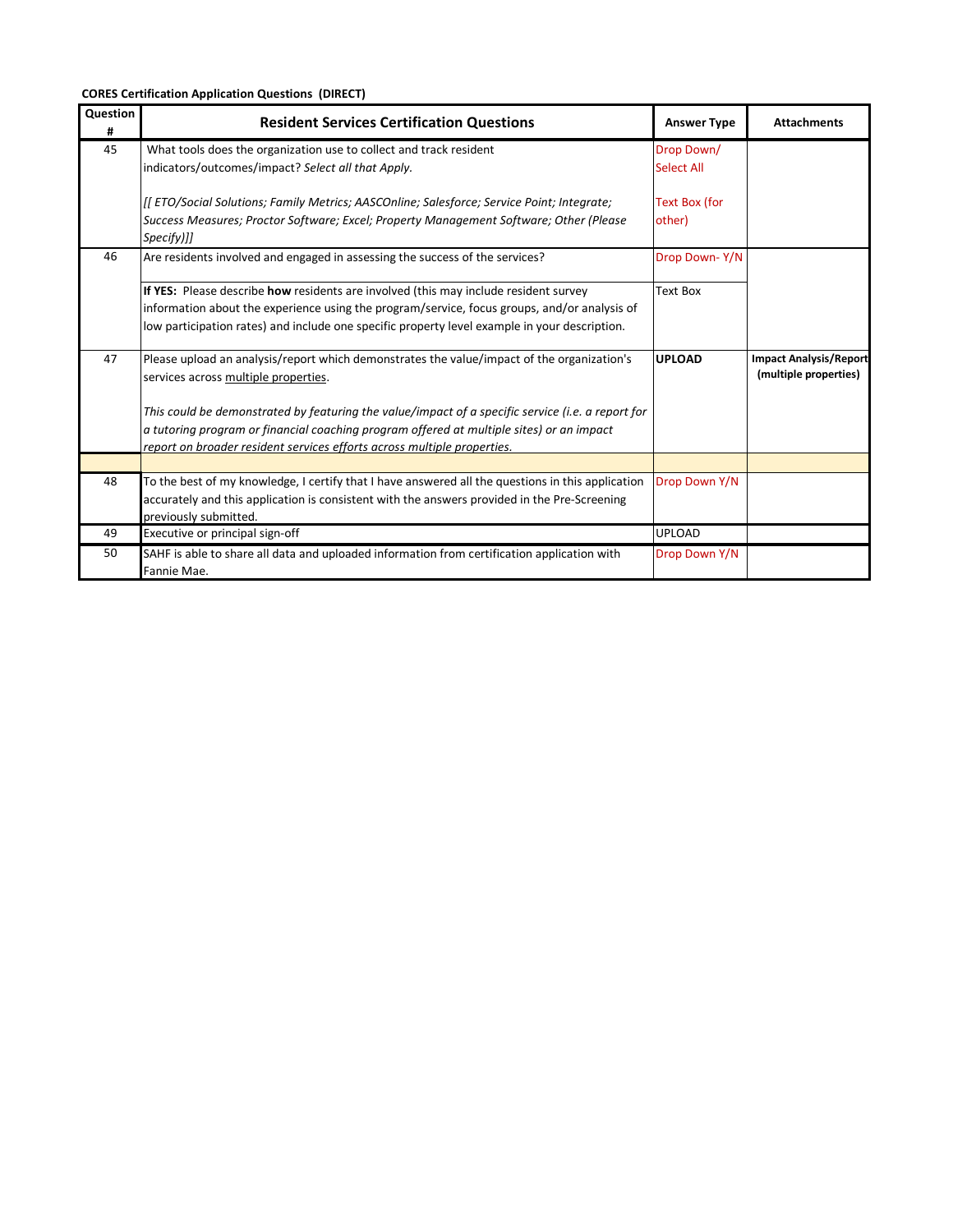**Section A: Portfolio Profile -- To be filled out by Owners who provide/manage their own Resident Services Coordination (Direct)** 

| How many years of experience has the organization had as a |  |
|------------------------------------------------------------|--|
| multifamily housing provider?                              |  |

| <b>Portfolio Information</b> |                  |            |                                                                                                                     |                                                                                     |                                                                                                                 |                                                                                                          |                                                                                                              |                                                                |
|------------------------------|------------------|------------|---------------------------------------------------------------------------------------------------------------------|-------------------------------------------------------------------------------------|-----------------------------------------------------------------------------------------------------------------|----------------------------------------------------------------------------------------------------------|--------------------------------------------------------------------------------------------------------------|----------------------------------------------------------------|
| <b>Property Type</b>         | # of Properties: | # of Units | <b>Property Mgmt.:</b><br># Properties that<br>Self-Manage or<br>have a Related<br><b>Property Mgmt.</b><br>company | <b>Property Mgmt.:</b><br># Properties with<br>Third-party<br><b>Property Mgmt.</b> | <b>RSC:</b><br># Properties with $ #$ of years the<br>Resident Services organization has<br><b>Coordination</b> | <b>RSC:</b><br>been providing<br><b>Resident Services</b><br>Coordination in this FT)<br>type of housing | <b>RSC:</b><br># of Properties with<br>on-site Resident<br><b>Services</b><br>Coordinator(s) (PT or Services | RSC:<br># Properties with a<br>community space<br>for Resident |
| Senior                       |                  |            |                                                                                                                     |                                                                                     |                                                                                                                 |                                                                                                          |                                                                                                              |                                                                |
| Family/Unrestricted          |                  |            |                                                                                                                     |                                                                                     |                                                                                                                 |                                                                                                          |                                                                                                              |                                                                |
| Supportive/Special           |                  |            |                                                                                                                     |                                                                                     |                                                                                                                 |                                                                                                          |                                                                                                              |                                                                |
| <b>Populations</b>           |                  |            |                                                                                                                     |                                                                                     |                                                                                                                 |                                                                                                          |                                                                                                              |                                                                |
| Other                        |                  |            |                                                                                                                     |                                                                                     |                                                                                                                 |                                                                                                          |                                                                                                              |                                                                |

| If possible.<br>e organization's<br>please estimate what percentage of the $\,$ |  |
|---------------------------------------------------------------------------------|--|
| The Theortfolio vou would describe as rural?                                    |  |